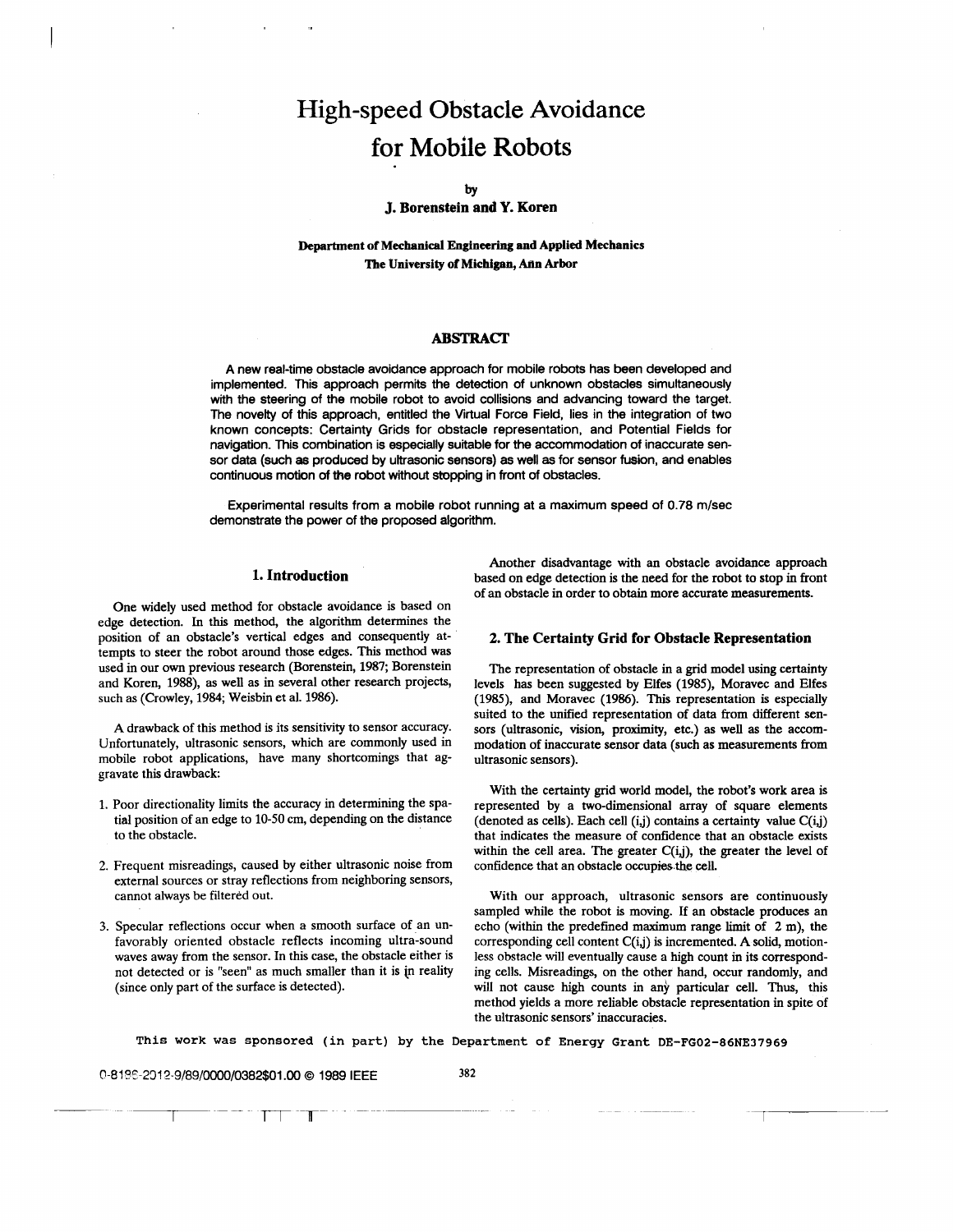#### **3. The Virtual Force Field (VFF) Algorithm**

The idea of obstacles conceptually exerting forces onto a mobile robot has been suggested by Khatib (1985). Krogh (1984) uses a similar concept which takes into consideration the robot's velocity in the vicinity of obstacles, and Thorpe (1985) uses the Potential Fields Method for off-line path planning. Krogh and Thorpe (1986) suggest a combined method for global and local path planning that uses Krogh's Generalized Potential Field (GPF) approach.

These methods, however, assume a known and prescribed world model of the obstacles. Furthermore, none of the above methods has been implemented on a mobile robot that uses real sensory data. The closest project to ours is that of Brooks (1986; 1987), who uses a Force Field method in an experimental robot equipped with a ring of **12** ultrasonic sensors. Brooks's implementation treats each ultrasonic range reading as a repulsive force vector. If the magnitude of the sum of the repulsive forces exceeds a certain threshold, the robot stops, turns into the direction of the resultant force vector, and moves on.

The combination of the Potential Field method with a Certainty Grid produces a powerful and robust control scheme for mobile robots. This approach has been denoted as the Virtual Force Field (VFF) method.

We have implemented the VFF method on our mobile robot, CARMEL: When CARMEL moves around, range readings are taken and projected into the Certainty Grid, as explained above. Simultaneously, the VFF algorithm scans a small square window of the grid. The size of the window is 33x33 cells (i.e., 3.30x3.30m) and its location is such that the robot is always at its center.

Each occupied cell inside the window applies a repulsive force to the robot, "pushing" the robot away from the cell. The magnitude of this force is proportional to the cell contents,  $C(i,j)$ , and **is** inversely proportional to the square of the distance between the cell and the robot:

$$
F(i,j) = \frac{F_{cr}C(i,j)}{d^2(i,j)} \left[ \frac{x_t - x_0}{d(i,j)} x + \frac{y_t - y_0}{d(i,j)} y \right] (1)
$$

where

= Force constant (repelling)  $d(i, j)$  = Distance between cell (i,j) and the robot  $c(i, j)$  = Certainty level of cell  $(i,j)$ **xo** *yo*  **xi** yj = Robot's present coordinates  $=$  Coordinates of cell  $(i,j)$ 

Notice that in Eq. 1 the force constant is divided by  $d^2$ . By this method, occupied cells exert strong repulsive forces when they are in the immediate vicinity of the robot, and weak forces when they are further away.

The resultant repulsive force,  $E_r$ , is the vectorial sum of the individual forces from all cells:

$$
\underline{F}_r = \sum_{i,j} \underline{F}(i,j) \tag{2}
$$

 $\frac{1}{2}$  . . .

At any time during the motion, a constant-magnitude attracting force,  $E_t$ , pulls the robot toward the target.  $\overline{F_t}$  is generated by the target point T, whose coordinates are known to the robot. The target-attracting force  $\mathbf{F}_t$  is given by

$$
\underline{F}_t = F_{ct} \left[ \frac{x_t - x_0}{d(t)} \dot{x} + \frac{y_t - y_0}{d(t)} \dot{y} \right]
$$
 (3)

where

 $\mathbf{F}_{\text{ct}}$  $\widetilde{d(t)}$  $x_t$ ,  $y_t$  = Target coordinates = Force constant (attraction to the target) = Distance between the target and the robot

Notice that  $E_t$  is independent of the absolute distance to the target.

The vectorial sum of all forces, repulsive from occupied cells and attractive from the target position, produces a resultant force vector **R**:

$$
\mathbf{R} = \mathbf{E}_{t} + \mathbf{E}_{r} \tag{4}
$$

The direction of **g**,  $\delta = \frac{R}{|R|}$  (in degrees), is used as the reference for the robot's steering-rate command  $\Omega$ 

$$
\Omega = K_{s}[\delta (-)\theta]
$$
 (5)

where

**K,**   $=$  Proportional constant for steering (in sec<sup>-1</sup>)

**8**  = Current direction of travel (in degrees)

(-) is a specially defined operator for two operands, *a* and *p* (in degrees), and is used in the form  $\delta = \alpha$  (-)  $\beta$ . The result,  $\delta$  (in degrees), is the shortest rotational difference between  $\alpha$  and  $\beta$ . Therefore,  $\delta$  is always in the range -180<sup>o</sup> <  $\delta$  < 180<sup>o</sup>.

A typical obstacle map in Certainty Grid representation shows obstacle-boundaries as clusters of cells with high certainty values. Misreadings, on the other hand, occur at random and therefore produce mostly isolated cells with low certainty values. Summation of repulsive forces from occupied cells (Eq. **2)** makes the robot highly responsive to clusters of filled cells, while almost completely ignoring isolated cells.

Our VFF algorithm has several advantages over edgedetection methods:

1. In-edge detection methods, misreadings or inaccurate range measurements may be misinterpreted as part of an obstacle, thereby gravely distorting the perceived shape of the obstacle. The sharply defined contour required by these methods cannot rectify the blurry and inaccurate information provided by the sensors. In our method, on the other hand, misreadings gradually deteriorate. The VFF concept does not utilize sharp contours in the world model (since most sensors do not produce adequate data for sharp contours), but responds to clusters of high likelihood for the existence of an obstacle.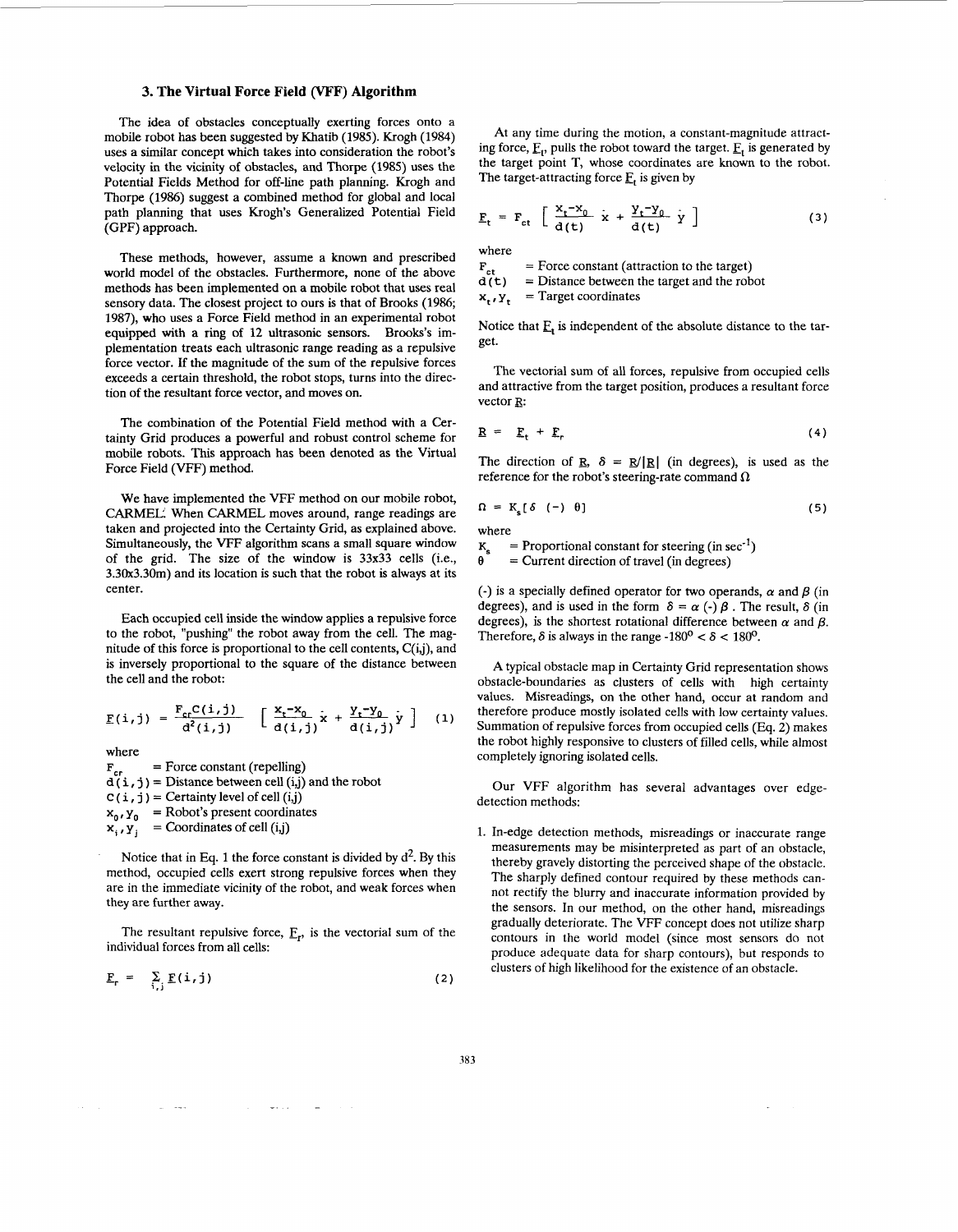- **2.** Our force-field method does not require the robot to stop for data acquisition and evaluation, or for comer negotiation **(as**  is the case in Crowley, 1984; Weisbin et al., **1986,** Brooks, 1986; Borenstein and Koren, **1988).** Ideally, our method would allow the robot to negotiate all obstacles while it travels at its maximum speed.
- Updating the grid-map with sensor information and using the grid-map for navigation are two completely independent tasks that may be performed asynchronously, each at its optimal pace. The edge-detection method, in contrast, always requires the following activities to be performed in sequence: detect an obstacle, stop the robot, measure the obstacle (find its edges), recalculate the path, and resume the robot's motion.
- The grid representation for mapping obstacles lends itself easily to the integration of data from other sensors (such as vision, touch, and proximity), in addition to data from previous runs or from preprogrammed obstacles (such as walls). Indeed, this navigation algorithm is altogether indifferent to the source of the map data, since different levels of confidence are expressed numerically.

[Fig. 1](#page-4-0) shows a run of the robot with actual ultrasonic data, obtained in real-time during the robot's motion. The robot ran at a maximum speed of 0.78 m/sec and achieved an average speed of 0.53 m/sec. The maximal range for the sensors was set to 2 m, which is why only part of the rightmost wall is shown, whereas the rear wall and most of the leftmost wall remained undetected. Each dot in [Fig. 1](#page-4-0) represents one cell with a Certainty Value **(CV)** unequal **to** zero. **CVs** are color-coded on the computer screen, but this *can* not be reproduced here. At least two misreadings can be identified in Fig. 1, which have been encircled for emphasis.



Fig. 1:

T

**Robot run with actual** ultrasonic **data obtained in real-time** during the robot's motion. Maximum speed =  $0.78$  m/sec and average speed = 0.53 m/sec.

TП

I

#### **4. Conclusions**

A comprehensive obstacle avoidance approach for fastrunning mobile robots, denoted **as the** VFF method, **has** been developed and tested on **our experimental** mobile robot *CAR-***MEL The** VFF method is based on **the** following principles:

- 1. A **Certainty** Grid for representation of (inaccurate) **sensory**  data about obstacles provides a robust real-time world model.
- *2.* A field of virtual attractive and repulsive forces determines the direction and speed **of** the mobile robot.
- 3. The combination of 1, and 2, results in the characteristic **be**havior of the robot: The robot responds to clusters of highlikelihood for the existence of an obstacle, while ignoring single **(possibly** erroneous) data points.

#### **5. References**

Borenstein, J., 1987, "The Nursing Robot System." Ph.D. Thesis, Technion, **Haifa,** Israel.

**Borenstein. J.** and Koren, **Y.,** 1988, 'Obstade Avoidance With Ultrasonic Sensors." IEEE Journal of Robotics and Automation, **Vol. RA-4,** No. *2* 

Brooks, R. A., 1986, "A Robust Lavered Control System for a Mobile Robot." **F.FR Joum** a1 of Robotics and Automa tion. **Vol. RA-2,** No. 1. **pp.** 14-23.

Brooks, R. A. and Connell, J. H., 1987, "Asynchronous Distributed Control System for a Mobile Robot", Proceedings of the SPIE. Vol. 727, Mobile Robots (1986), **pp.** *77-84.* 

Crowley, J. L., 1984, "Navigation for an Intelligent Mobile Robot." Carnegie-Mellon University. The Robotics Institute. Technical Report, August.

**Elfer, A,** 1985, 'A **Sonar-Based Mapping** and Navigation System' Mellon University, The Robotics Institute, Technical Report, pp. 25-30.

**Khatib, O.,** 1985, "Real-Time Obstack Avoidaace for **Manipulatom** and Mobile Robots." 1985 IEEE International Conference on Robotics and Automation. March **25-28, St.** Louis, **pp.** *500-505.* 

**Krogh. B. H.,** 1984, "A Generalized Potential Reld **Approach** to Obstacle Avoidance Control." International Robotics Research Conference, Bethlehem, PA, August.

*Krogb,* **B. H.** and **Thorpe,** C E, 1986, 'Integrated Path Planning and Dynamic Steering Control for Autonomous Vehicles." Proceedings of the 1986 IEEE International Conference on Robotics and Automation. San Francisco, **California, April 7-10, pp. 1664-1669.** 

**Mmvec,** H. P. and **Elfes,** A., 1985, **Wgh** Resolution **Maps** from Wide Angle Sonar." **IEEE Conference on Robotics and Automation**.

**Moravec, H. P., 1986, "Certainty Grids for Mobile Robots." Preprint of** Carnegie-Mellon University. The Robotics Institute, Technical Report.

**Thorpe, C E,** 1983). "Path Relaxation: Path **Planning** for a **Mobile** Robot.' Carnegie-Mellon University. The Robotics Institute. Mobile Robots Laboratory, Autonomous Mobile Robots, Annual Report 1985, pp. 39-42.

**Weisbin,** *C* **R,** de Saussure, *G.,* **and** Kammer, D., 1986, "SELF-**CONTROLLED.** A Real-Time Expert **System** for an Autonomous Mobile Robot." Computers in Mechanical Engineering, September, pp. 12-19.

 $384$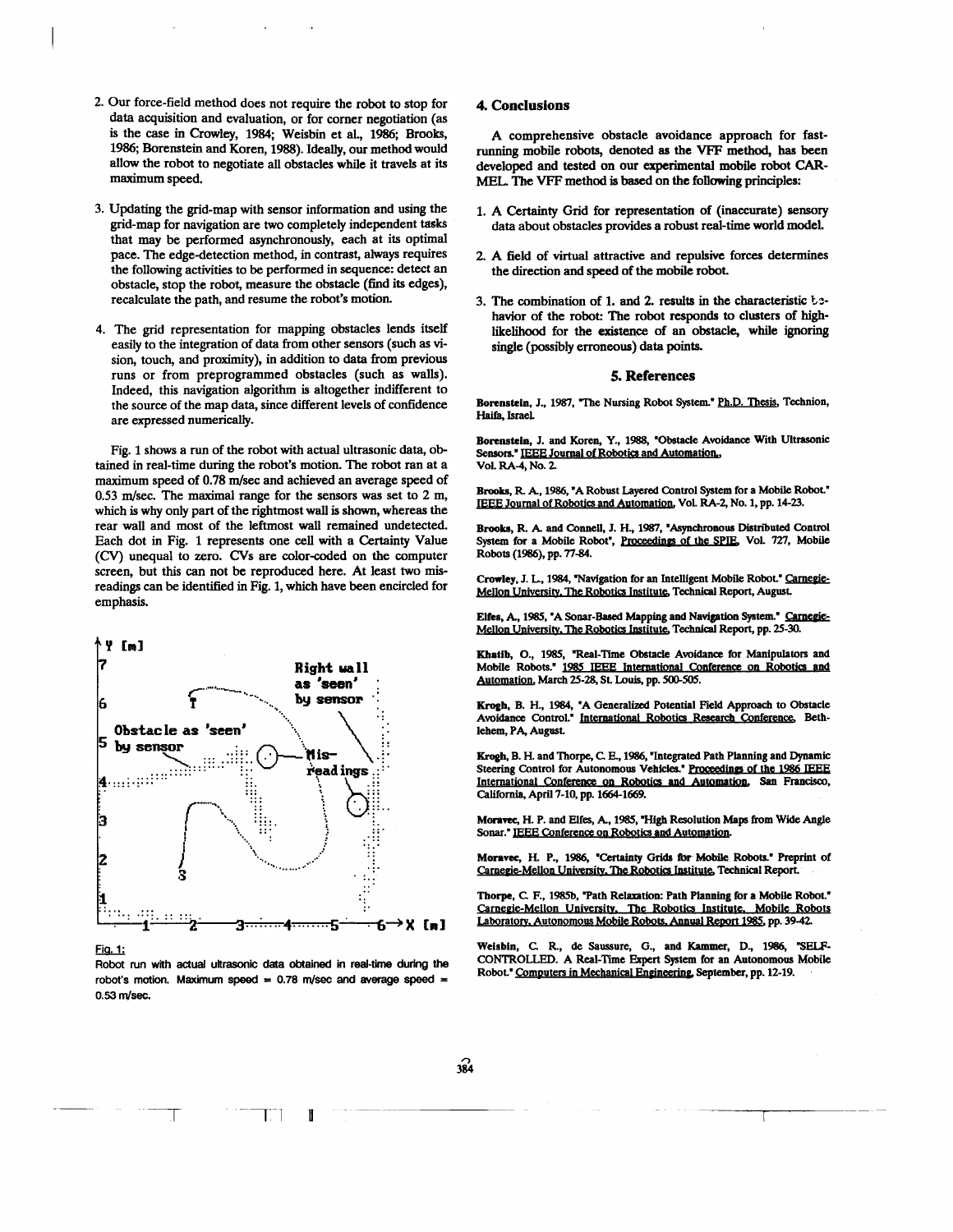Dev Raheja Technology Management, Inc. **9811** Mallard Drive, Suite **213**  Laurel, Maryland **20708** USA

Gita Rahe ja Patni Computers, Rombay, India

#### Introduction

An intelligent software not only uses logical experience but also overcomes the weaknesses in the hardware/software interface. It knows how the hardware will fail and prepares to assume the most efficient control. This paper covers the software analysis methodology to minimize the downtime from software as well as the vulnerable hardware.

The downtime can result from the software's inherent design. If one looks at the costs of downtime from software, it is in multi proportion to downtime costs due to hardware. It is understandable that the invisible nature of software makes it difficult to troubleshoot, but the costs today are dangerously out of control. Some reasons are: incomplete specifications, absence of design for maintainability, and poorly structured programming. The most ignored element in this list is design for maintainability.

## Software Maintainability - What is it ?

Software maintainability is the characteristic of software design and can be expressed as the probability that the downtime caused by software error shall be no more than the specified time when maintenance action is performed in accordance with the prescribed procedures and resources. Some try to include the ability to modify the software as part of maintainability but then they are really referring to "Adoptability". Maintainability is generally not quantified because the above definition contains several qualitative factors. It assumes the resources such as troubleshooting procedures are standardized and that the trained manpower is available all the time. Some parameters related to maintainability such as maximum downtime, and software recovery time, and inherent avail-ability (percent uptime) can be specified.

## Reducing Downtime Inherently in Design

The problem of measuring maintainability is larger. The software error once removed, is not expected to reappear except from a different cause. And if the soft-

**0-8186-2012-9/89/0000/0385\$01** *.CO 0* 1989 IEEE **<sup>385</sup>**

والمتحادث والمستعدد والمنافس والمتحدث والمتناول

ware engineer knew about the error in advance, he/she will correct it at the outset. In short, the error removal time is unpredict-able. The software engineer's answer to maintainability then isto use proactive analyses in predicting the possible type of errors and design the software to locate and fix them fast. Typically, the errors and their proportions could be the following as reported by Chenoweth and Schulmeyer (IEEE COMPSAC **86**  Proceedings) :

ł

| Logic errors           | 21.29 percent |  |
|------------------------|---------------|--|
| Input/Output errors    | 14.74 percent |  |
| Data handling errors   | 14.49 percent |  |
| Computational errors   | 8.34 percent  |  |
| Preset database errors | 7.83 percent  |  |
| User interface errors  | 7.70 percent  |  |
| Documentation errors   | 6.25 percent  |  |
| Routine to routine     | 5.62 percent  |  |
| interface errors       |               |  |

In this list the logic errors are **21.29**  percent but actually they are much higher. These errors are hidden in the other catagories and may account for as much as **60** percent. Not included in this list are environmental failures from hardware causes and human errors. A maintainable software is therefore designed to repair fast inspite of logic and other forms of errors. Let's look at some design features required that should reduce downtime should an error occur.

Modular Design: will isolate the error to a module level and help reduce downtime from going through the entire software.

Structured Program: will offer clues to errors faster than unstructured program. The top-down structure may even speed up the process of fault isolation.

Testable Design: will be able to test important paths which may be not observable otherwise.

Fault Tolerant Design: will often incorporate triple modular redundancy. It will avoid downtime conceptually and the software will **work** as long as at least one module works. The designs could include similar features such as fault masking and fault avoidance.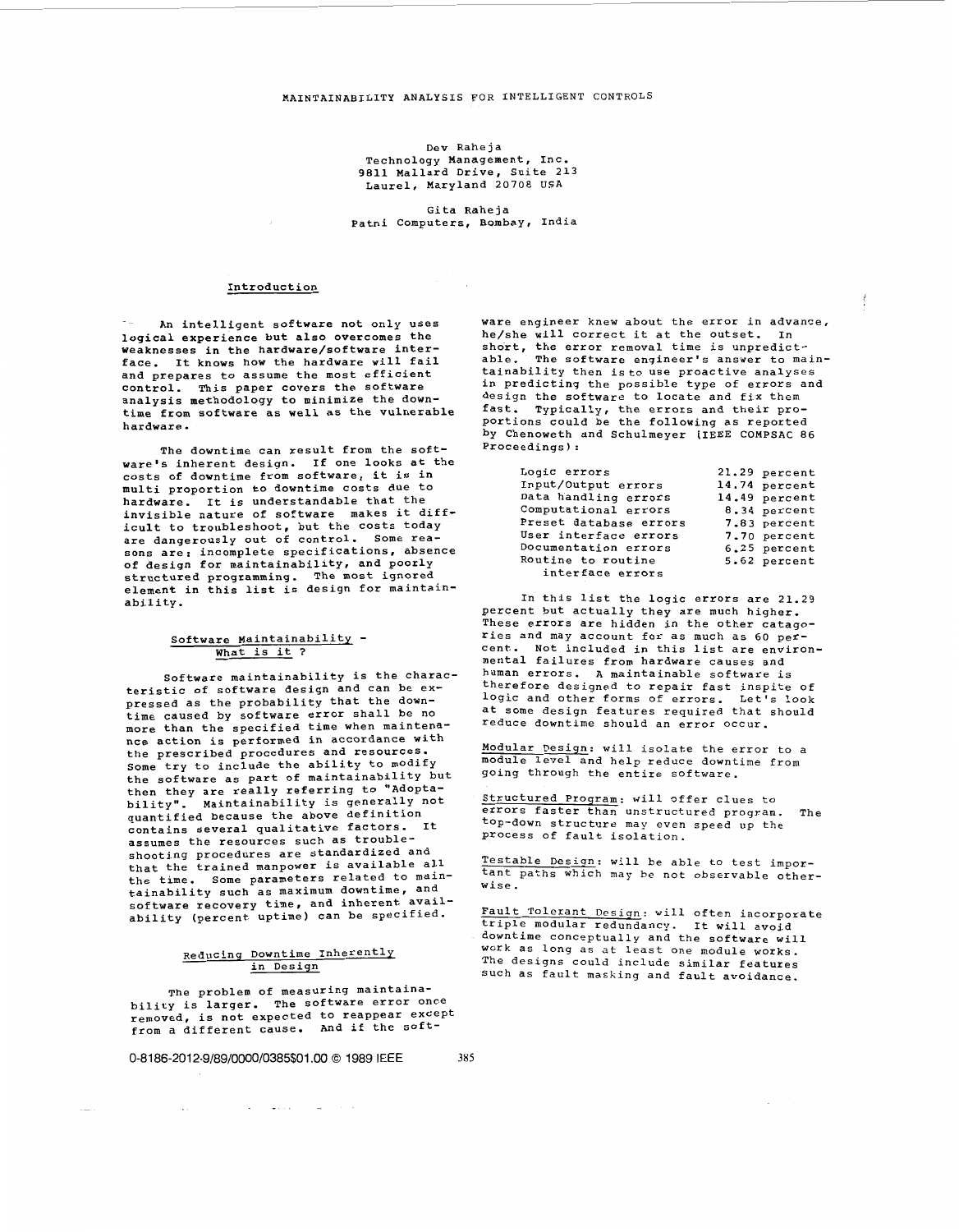<span id="page-4-0"></span>**Self Testing Design: can perform internal checks. IBM 3081 mainframe has a maintenance processor inside the host computer to monitor software and the hardware parameters.** 

**Unambiguous System Requirements: will incorp-orate specifications based on a thorough analysis of predicted downtimes. It will include limits on downtime, and will incorporate most of the features mentioned above. System Requirements Definition is the first place and the most important one where maintainability effort is most productive.** 

**Above design features form the core requirements to reduce downtime from logic errors. Other requirements may be added. A similar listing of requirements should be developed to quickly recover from Coding errors. For example, high level languages and reusable software are used to avoid 01 prevent coding errors (best way to recover from an error** *is* **not to have one). Requirements such as signature analysis can be used to isolate certain coding errors. Similarly, error detection codes can be used to quickly identify input/output errors, and inclusion of the "retry" operation can overcome erroneus outputs due to voltage transients.** 

#### **Using Analysis to Overcome System Vulnerability**

**This method makes use of systematic analysis such as Failure Modes, Effects and Criticality Analysis (PMECA) or equivalent methodology. The purpose is to predict missing requirements that could help in reducing the downtime. For example: Let us suppose that a software activates a red light bulb to indicate a dangerous condition. It is likely that the light bulb itself could burn out. If the software is not coded to detect the bulb failure, then there can be an enormous downtime or even a permanent damage to the system. This then becomes the missing requirement in the specification. The software FMECA. sometimes called FMEA, can overcome many similar deficiencies. The case history below will illustrate the use of this technique.** 

#### **The procedure**

**Hardware is inherently vulnerable to component failures.** *An* **intelligent software should be designed to anticipate such failures and take corrective actions. But the most difficult task is(for the software designerlto predict failures of the hardware. Fortunately, there are tools for predicting malfunctions. One such tool is Software Failure Mode, Effects, and Analysis (SFMEA). Below is the description of this technique.** 

**The analysis is done as soon as the first draft of the System Requirements Speci**fication is complete. No coding should be **done unless this analysis is complete because many missing requirements are likely to be revealed during this analysis. This is a systematic analysis of the software flow logic. It identifies what could go wrong during each software task and what kind of design action should be taken to build the** 

 $\begin{tabular}{ll} $\mathbb{Z}^{\times} \mathbb{Z}^{\times} \times \mathbb{Z}^{\times} \times \mathbb{Z}^{\times} \times \mathbb{Z}^{\times} \times \mathbb{Z}^{\times} \times \mathbb{Z}^{\times} \times \mathbb{Z}^{\times} \times \mathbb{Z}^{\times} \times \mathbb{Z}^{\times} \times \mathbb{Z}^{\times} \times \mathbb{Z}^{\times} \times \mathbb{Z}^{\times} \times \mathbb{Z}^{\times} \times \mathbb{Z}^{\times} \times \mathbb{Z}^{\times} \times \mathbb{Z}^{\times} \times \mathbb{Z}^{\times}$ 

**intelligence in the software to avoid downtime. The steps are (a) construct the prog-ram instruction flow chart or pseudo code from the System Requirements Definition. (b) document maintainability requirements, and (c) use SFMEA table to identify new requirements to overcome hardware vulner-Ability.** 

#### **Constructing the Program Instruction Plow Chart**

**Figure 1 shows an overhead conveyor system for an automated material handling process. The system description is as follows: The plastic bucket comes in empty on the conveyor. Each bucket lands on a sensor which activates the drum to tilt. The bucket waits for In' seconds during which the food product is filled in the bucket. The bucket then goes to a saale which controls the product inventory. A bar coder then codes the bucket for its destination to a designated production line. Finally, the bucket passes through a dispatcher device which reads the bar code and routes the bucket. The entire process is controlled by the software. The objective is to prevent the process from stopping and prevent food from spilling over the buckets.** 



#### **Figure 1. The Process Description**

# **Documenting Maintainability Requirements**

**Unless the maintainability parameters are included in the System Requirements Specifications, they are likely to be ignored. In**  this case, some requirements are:

> **.The software shall manage the process such that no product shall spill from too much product in the bucket or**  from a malfunction of the system (All **spills require the process to shut down).**

**.The joint availability of the software/hardware system shall be at least 95% (Downtime no more than 59). The software shall exercise intelligent controls to prevent downtime from hardware malfunctions.** 

386

 $\phi(\vec{r}) = \phi(\vec{r})$  is

 $\sim$   $\sim$   $\sim$   $\sim$   $\sim$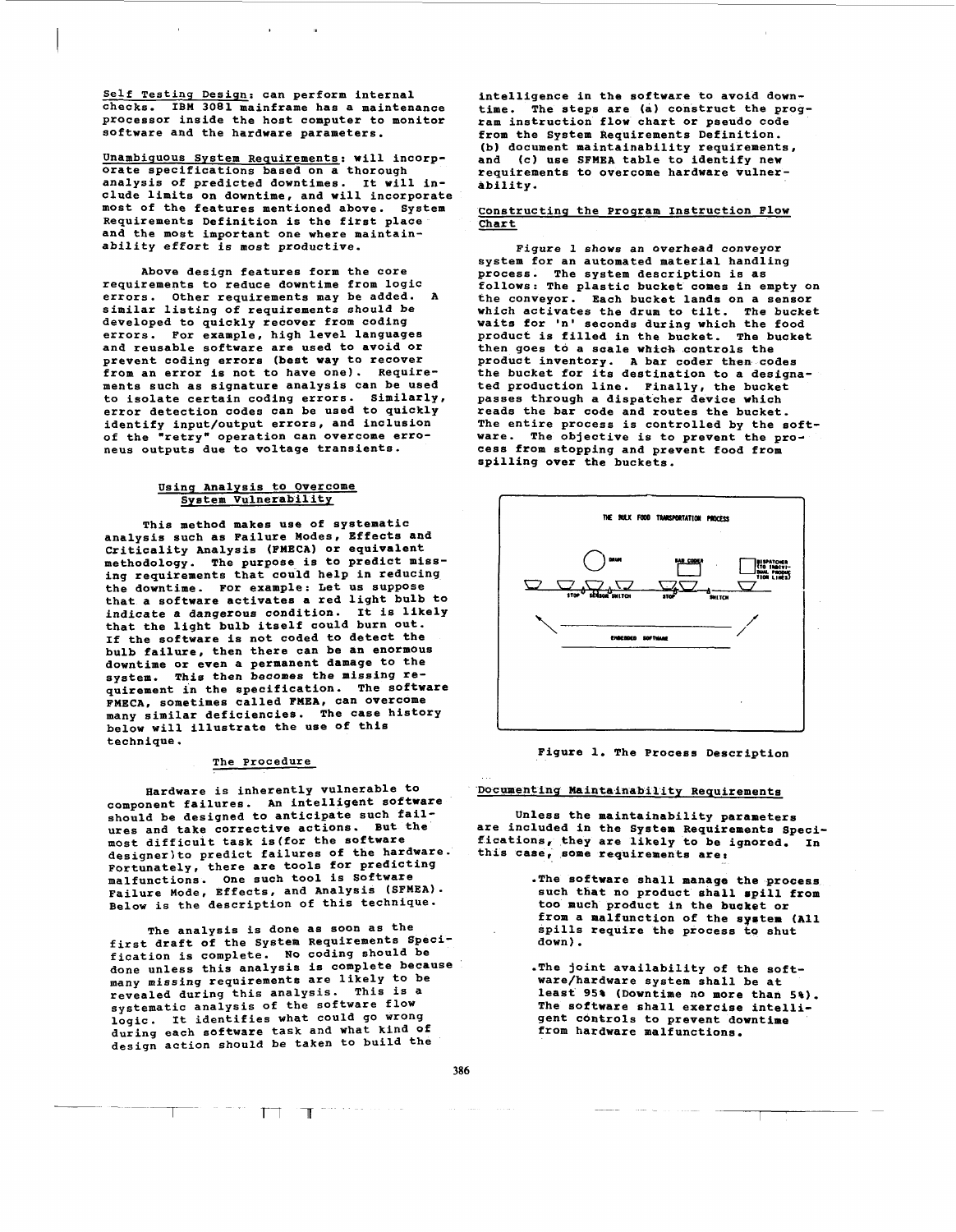.The software shall perform selftests to assure reliability each time the process starts after a shutdown.

.The software shall isolate all critical and major faults to avoid the time required to diagnose them. Such faults shall be identified in the Software Railure Mode and Effects Analysis, as catagory I and I1 items.

#### Software Failure Mode and Effects Analysis (SFMEA)

This **is** a systematic analysis to uncover weaknesses and missing requirements in the software specifications. Each task in the software is analyzed for what can go wrong while the task is being performed. The critical questions are:

.What can go wrong with the hardware?

.Is software capable of switching to an alternate mode or appropriate corrective action to prevent downtime?

If the answer to the later is 'No', the weakness in the software intelligence is<br>obvious. In other words, some requirement In other words, some requirement in the software should have been there, but it is missing.

Figure *2* shows the flowchart. It shows all the software tasks sequentially. Each task is assigned a number for traceability.



Figure *2.* Program Instruction Flow

القارب المنتقل المنا

 $\alpha$  , and  $\alpha$ 

[Figure](#page-6-0) *3* shows a portion of **SFMEA** with an explanation below.

Column 1 shows each software task.

- Column **2** shows system vulnerability (failure mode) including the vulnerability of the software due to coding errors, input/output errors, and the program changes.
- Column **3** contains the effects of vulnerability on the system.
- Column 4 shows how critical the value of downtime is. In this table, catagory I stands for un'acceptable downtime, **11** for major downtime, I11 for minor downtime, and IV for acceptable downtime.
- Column 5 contains the recommendation after a careful review of the design. It identifies what new task the software will perform to avoid system downtime. A change in the hardware design may also be required. To prevent inherent downtime from software, one should question the possibility of input/output errors, data handling errors, and user interface errors. Software design may need changes to avoid downtime from these errors.

#### Examples of Developinq New Requirements

Let's look at task 101. The bucket stands on the sensor and a software command is expected to halt the conveyor. The failure mode (vulnerability) is that the software gives command to stop, but the wrong bit winds up in the memory. As a result the conveyor will not stop and the buckets may pile up on each other further in the process. Column **4** shows that the criticality is not very high beacuse the buckets are empty but the downtime could be substantial. Column 5 shows that the software needs to check that the bucket is indeed full after it left the sensor and consider this feedback before more buckets are allowed to go. To minimize downtime, the software must also isolate this fault and issue a print statement to maintenance personnel. A more intelligent software will automatically switch over to a redundant sensor and assure quickest repair of the failed sensor. This will call for some additional hardware also.

Let's look at one more task: task 201. In this task the bucket is expected to wait 'n' seconds. The next column questions "What Can Go Wrong", while software is performing this task (failure mode). One failure mode is that the timer may malfunction and the software does not know it. The "effect" is that the product will overfill the bucket and spill. This becomes a potential health hazard because someone can put the contaminated product back into the bucket .